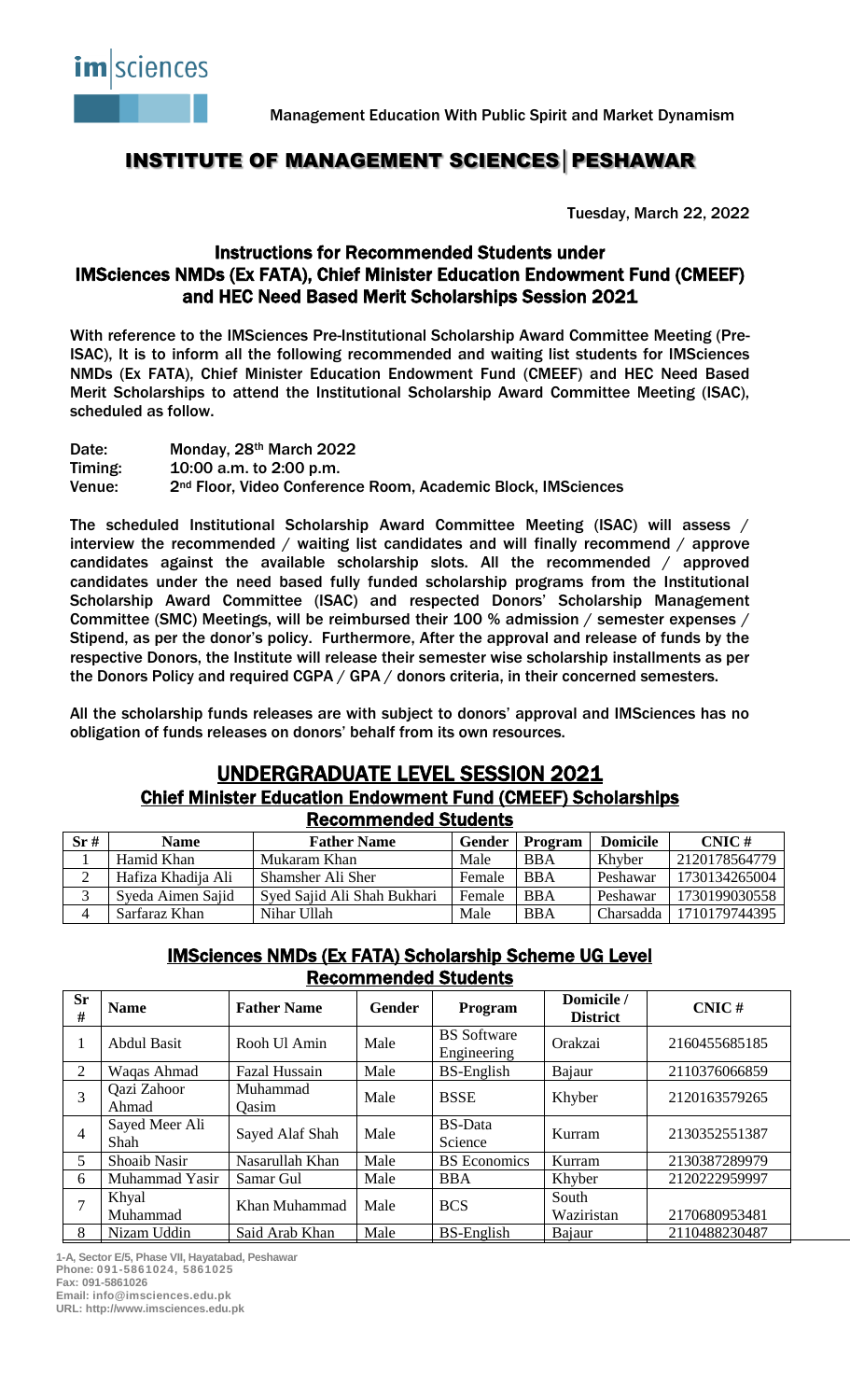

# INSTITUTE OF MANAGEMENT SCIENCES│PESHAWAR

| 9  | Jawad Ahmad        | Haji Muhammad<br>Sharif | Male   | <b>BS-English</b>                   | Khyber              | 2120246854199 |
|----|--------------------|-------------------------|--------|-------------------------------------|---------------------|---------------|
| 10 | Jameela Habib      | Habib Ul Hassan         | Female | <b>BS</b> Social<br>Sciences        | Bajaur              | 2110392934580 |
| 11 | Muhammad<br>Junaid | Liaqat Ali Khan         | Male   | <b>BS</b> Data<br>Science           | Orakzai             | 1410173142621 |
| 12 | Fahad Noor         | <b>Muhammad Noor</b>    | Male   | <b>BS-English</b>                   | North<br>Waziristan | 2150672751033 |
| 13 | Umair Khan         | Javid Hussain           | Male   | <b>BS</b> Accounting<br>$&$ Finance | Kurram              | 2130344223279 |

### HEC Need Based Merit Scholarship Program UG Level Recommended Students

| <b>Sr</b><br># | <b>Name</b>                | <b>Father Name</b>       | <b>Gender</b> | Program                           | Domicile /<br><b>District</b> | CNIC#           |
|----------------|----------------------------|--------------------------|---------------|-----------------------------------|-------------------------------|-----------------|
| $\mathbf{1}$   | Faizan Ullah               | Ghulam Hyder             | Male          | <b>BS-English</b>                 | Chitral                       | 1520162060031   |
| $\overline{2}$ | Fazal Elahi                | Amir Muhammad<br>Khan    | Male          | BS Accounting &<br>Finance        | Karak                         | 1420272591159   |
| 3              | Faizan Alam                | Rahmat Jawan             | Male          | <b>BS-Computer</b><br>Science     | Chitral                       | 1520131121509   |
| $\overline{4}$ | Aftab Alam                 | Muhammad Alam            | Male          | <b>BS-Software</b><br>Engineering | Chitral                       | 1520125580833   |
| 5              | Ihtisham Ul Haq            | Amir Muhammad            | Male          | <b>BS-Data Science</b>            | Nowshera                      | 1720182353313   |
| $\overline{6}$ | Zeeshan Ahmad              | Niamat Khan              | Male          | <b>BS-English</b>                 | Khyber                        | 2120222658383   |
| $\overline{7}$ | Muhammad Zaid<br>Khan      | Obaidullah               | Male          | <b>BCS</b>                        | Charsadda                     | 1710261701875   |
| 8              | Muhammad<br>Nouman Afridi  | Muhammad Rafiq<br>Afridi | Male          | BS-Accounting &<br>Finance        | Kohat                         | 1430158489227   |
| 9              | Salman Zaib                | Alam Zaib                | Male          | <b>BSSE</b>                       | Swabi                         | 1620214840125   |
| 10             | Sohail Hassan              | Alim Khan                | Male          | BS-Accounting &<br>Finance        | Hangu                         | 1410168961865   |
| 11             | Alishah Riaz               | Riaz Maseeh              | Male          | <b>BS-ENG</b>                     | Peshawar                      | 1730153714543   |
| 12             | <b>Osaid Jameel</b>        | Sabir Jameel             | Male          | <b>BBA</b>                        | Karak                         | 9040601820605   |
| 13             | Hassan Shah                | Mian Sayed<br>Jamal      | Male          | <b>BBA</b>                        | Swat                          | 15606-0346751-9 |
| 14             | Hamza Khan                 | Khair Muhammad           | Male          | <b>BS</b> Data Science            | Swabi                         | 1620403732423   |
| 15             | Muhammad Tufail            | Ayaz Khan                | Male          | <b>BS-English</b>                 | Lakki<br>Marwat               | 4250194207697   |
| 16             | Zarmala Khan               | Muhammad Zahir<br>Shah   | Female        | <b>BS-English</b>                 | Malakand                      | 1540294864886   |
| 17             | Muhammad Musa              | <b>Basir Ahmad</b>       | Male          | BS Accounting &<br>Finance        | Mardan                        | 1730183272607   |
| 18             | Muhammad Sami              | Shah Jehan               | Male          | BS Accounting &<br>Finance        | Peshawar                      | 1730166268904   |
| 19             | Aqdas Hameed<br>Akhoonzada | <b>Bakhtiar Ahmad</b>    | Male          | <b>BS</b> Social Science          | Peshawar                      | 17301-8161806-9 |
| 20             | Muhammad Rafay<br>Hussain  | Sajid Hussain            | Male          | <b>BS</b> Data Science            | Peshawar                      | 1730104280191   |

#### Waiting List (Combined) Candidates UG Level

| <b>Sr</b><br># | <b>Name</b>  | <b>Father Name</b> | Gender | Program                           | Domicile /<br><b>District</b> | $CNIC \#$     |
|----------------|--------------|--------------------|--------|-----------------------------------|-------------------------------|---------------|
|                | Hisham Khan  | Abidullah          | Male   | <b>BS-Software</b><br>Engineering | Khyber                        | 2120251374133 |
|                | Arshad Jamal | Gul Jamal          | Male   | BS-Software<br>Engineering        | Khyber                        | 2120157648291 |

**1-A, Sector E/5, Phase VII, Hayatabad, Peshawar Phone: 091-5861024, 5861025 Fax: 091-5861026 Email: info@imsciences.edu.pk**

**URL: http://www.imsciences.edu.pk**